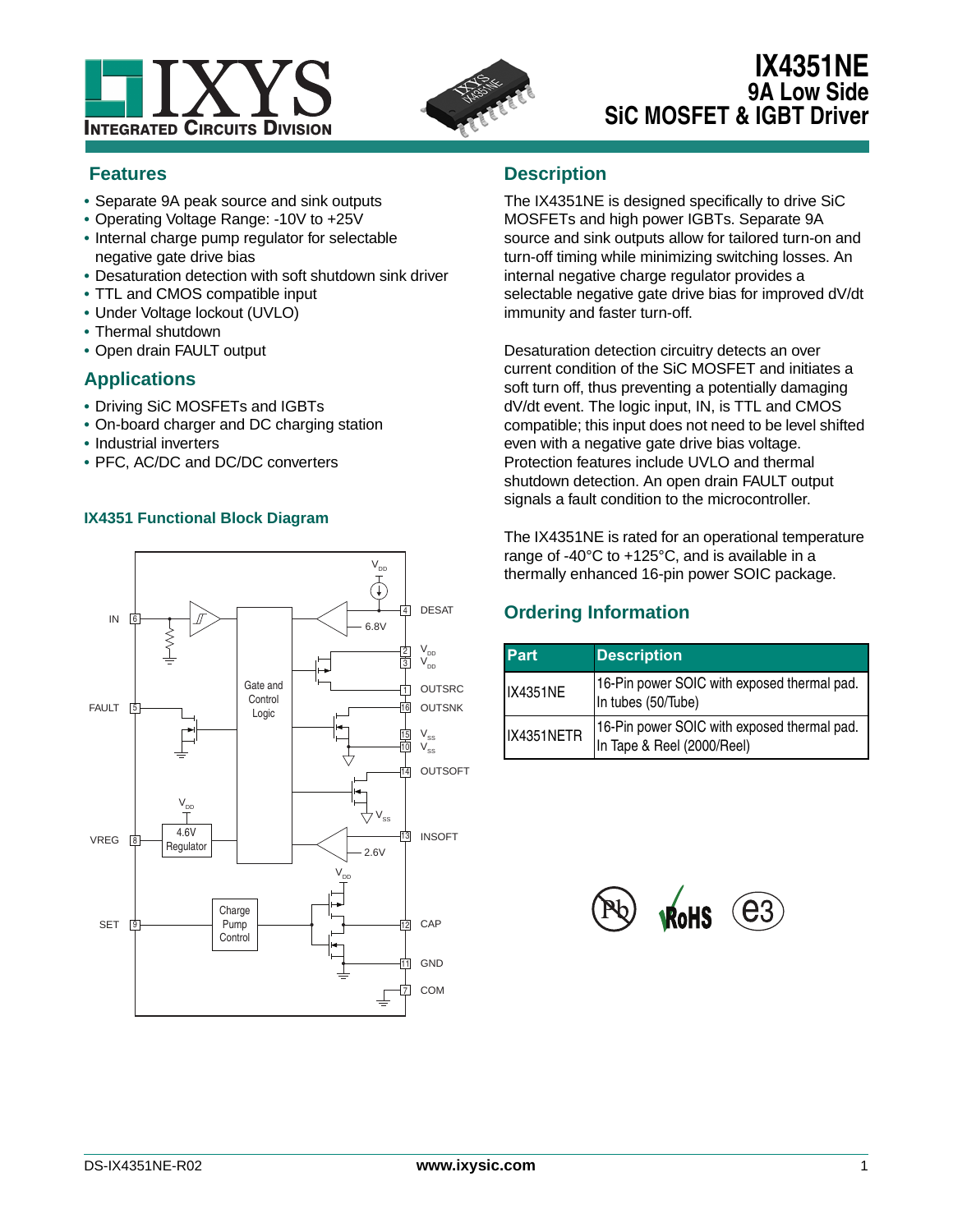

 $\overline{2}$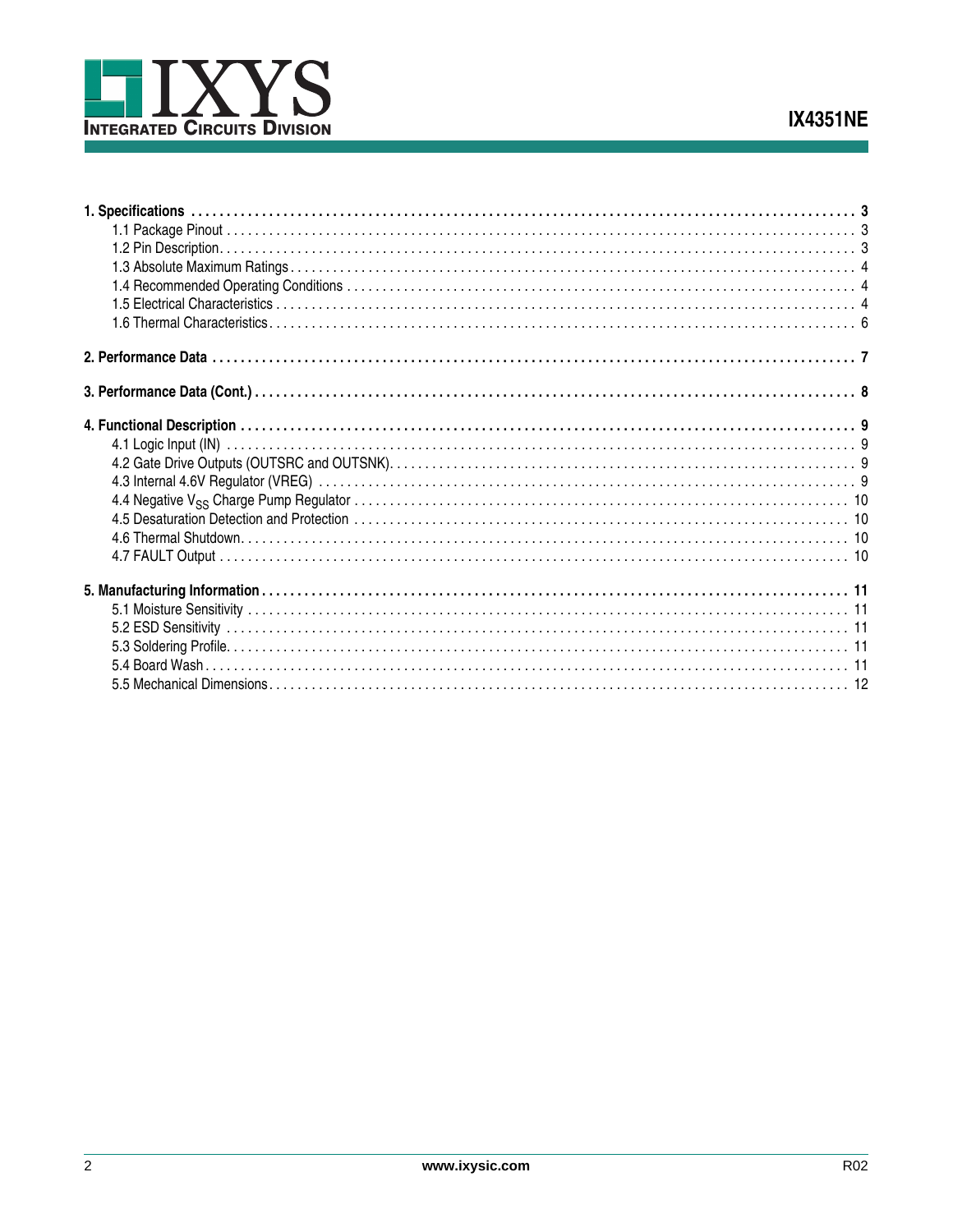

# <span id="page-2-0"></span>**1 Specifications**

## <span id="page-2-1"></span>**1.1 Package Pinout**



## <span id="page-2-2"></span>**1.2 Pin Description**

| Pin#         | <b>Name</b>     | <b>Description</b>                                                  |
|--------------|-----------------|---------------------------------------------------------------------|
|              | OUTSRC          | Gate driver source output                                           |
| $\mathbf{2}$ | V <sub>DD</sub> | Positive supply voltage for gate driver outputs and logic circuitry |
| 3            | V <sub>DD</sub> | Positive supply voltage for gate driver outputs and logic circuitry |
| 4            | <b>DESAT</b>    | Sense input for the desaturation detection comparator               |
| 5            | <b>FAULT</b>    | Open-Drain Fault status output                                      |
| 6            | IN              | Logic input                                                         |
| 7            | <b>COM</b>      | Common ground connection                                            |
| 8            | <b>VREG</b>     | 4.6V regulator output                                               |
| 9            | <b>SET</b>      | Negative bias voltage set input                                     |
| 10           | $V_{SS}$        | Negative drive voltage supply                                       |
| 11           | gnd             | Charge pump ground connection                                       |
| 12           | CAP             | Flying charge pump capacitor connection                             |
| 13           | <b>INSOFT</b>   | Soft shutdown comparator input                                      |
| 14           | <b>OUTSOFT</b>  | Soft shutdown sink driver output                                    |
| 15           | $V_{SS}$        | Negative drive voltage supply                                       |
| 16           | <b>OUTSNK</b>   | Gate driver sink output                                             |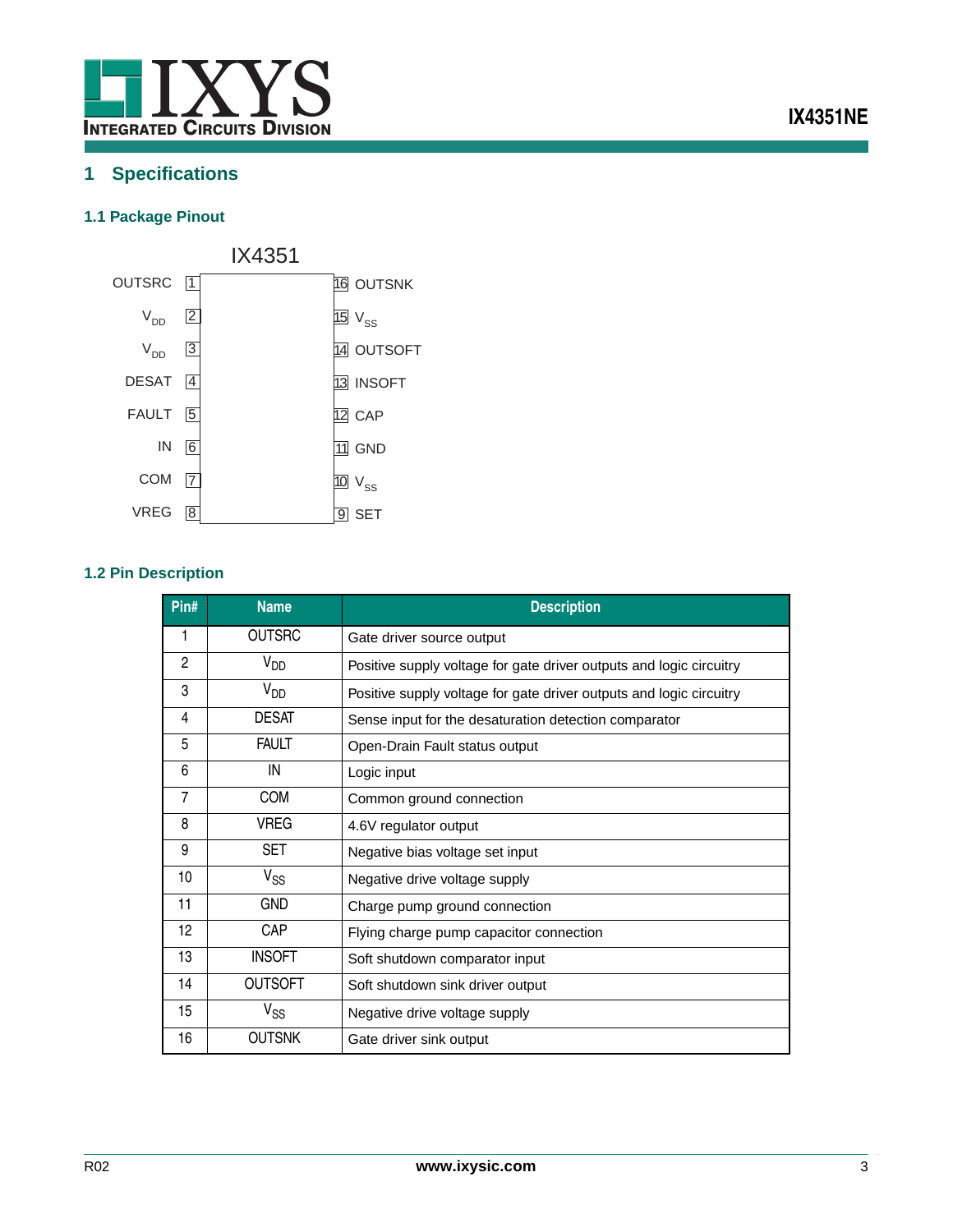

## **IX4351NE**

### <span id="page-3-0"></span>**1.3 Absolute Maximum Ratings**

With respect to  $V_{\text{COM}}$  unless otherwise specified.

| <b>Parameter</b>                  | <b>Symbol</b>                   | <b>Minimum</b> | <b>Maximum</b> | <b>Units</b> |
|-----------------------------------|---------------------------------|----------------|----------------|--------------|
| Positive Supply Voltage           | $V_{DD}$                        | $-0.3$         | 32             | ٧            |
| Negative Supply Voltage           | $V_{SS}$                        | -10            | 0              | ٧            |
| Supply Voltage Range              | $V_{DD} - V_{SS}$               | $-0.3$         | 40             | ٧            |
| <b>Gate Drive Output Voltages</b> | VOUTSRC, VOUTSNK, VOUTSOFT      | $V_{SS}$ - 0.3 | $V_{DD} + 0.3$ | ٧            |
| Gate Drive Output Current         | <b>IOUTSRC</b> , <b>IOUTSNK</b> |                | ±9             | A            |
| Logic Input Voltage               | $V_{\text{IN}}$                 | $-0.3$         |                | ٧            |
| <b>DESAT Input Voltage</b>        | <b>VDESAT</b>                   | $-0.3$         | $V_{DD} + 0.3$ | ٧            |
| <b>SET Input Voltage</b>          | $V_{\text{SET}}$                | - 1            |                | ٧            |
| <b>FAULT Output Voltage</b>       | V <sub>FAULT</sub>              | $-0.3$         | $V_{DD} + 0.3$ | ٧            |
| <b>VREG Output Voltage</b>        | V <sub>VREG</sub>               | $-0.3$         |                | ٧            |
| Junction Temperature              | $T_{\rm J}$                     | $-55$          | $+150$         | °C           |
| Storage Temperature               | $\mathsf{T}_{\text{STG}}$       | $-55$          | $+150$         | °C           |

### <span id="page-3-1"></span>**1.4 Recommended Operating Conditions**

| <b>Parameter</b>                     | <b>Symbol</b>   | <b>Minimum</b> | <b>Maximum</b> | <b>Units</b> |
|--------------------------------------|-----------------|----------------|----------------|--------------|
| Positive Supply Voltage              | V <sub>DD</sub> | 13             | 25             |              |
| Negative Supply Voltage              | V <sub>SS</sub> | -10            |                |              |
| Input Voltage                        | $V_{\text{IN}}$ |                | 5.5            |              |
| <b>Operating Ambient Temperature</b> |                 | $-40$          | 125            | °C           |

### <span id="page-3-2"></span>**1.5 Electrical Characteristics**

( $V_{DD}$ =20V,  $V_{SS}$ =-5V, COM=GND=0V,  $C_{DD}$ = $C_{REG}$ =4.7 $\mu$ F,  $C_{SS}$ =10 $\mu$ F, T<sub>A</sub>=-40°C to +125°C, unless otherwise specified.)

## 1.5.1  $V_{DD}$  Section

| <b>Parameter</b>                         | <b>Conditions</b>                   | <b>Symbol</b>      | <b>Minimum</b> | <b>Typical</b> | <b>Maximum</b>           | Units |
|------------------------------------------|-------------------------------------|--------------------|----------------|----------------|--------------------------|-------|
| Operating V <sub>DD</sub> Supply Current | $f_{IN}$ =100kHz, $C_{LOAD}$ =2.2nF | ססי                |                | 19             | 28                       | mΑ    |
| Quiescent V <sub>DD</sub> Supply Current | No load                             | <b>PDDQ</b>        |                | 2.9            | 4.4                      | mΑ    |
| V <sub>DD</sub> UVLO Rising Threshold    |                                     | V <sub>DDUV+</sub> | 10             | 12             | 13                       |       |
| V <sub>DD</sub> UVLO Hysteresis          |                                     | V <sub>DDHYS</sub> |                |                | $\overline{\phantom{a}}$ |       |

## 1.5.2 V<sub>REG</sub> Section

| <b>Parameter</b>                | <b>Conditions</b>                      | <b>Symbol</b>     | Minimum | <b>Typical</b> | <b>Maximum</b> | <b>Units</b> |
|---------------------------------|----------------------------------------|-------------------|---------|----------------|----------------|--------------|
| <b>Regulator Output Voltage</b> | $I_{VREG} = -5mA$                      | <sup>V</sup> VREG | 4.2     | 4.6            |                |              |
| Line Regulation                 | 15V < $V_{DD}$ < 25V, $I_{VREG}$ =-5mA | $\Delta V_{VREG}$ |         | 0.1            | 0.2            |              |
| <b>Load Regulation</b>          | l <sub>VREG</sub> =-1mA to -10mA       |                   |         | υ.             | 0.4            |              |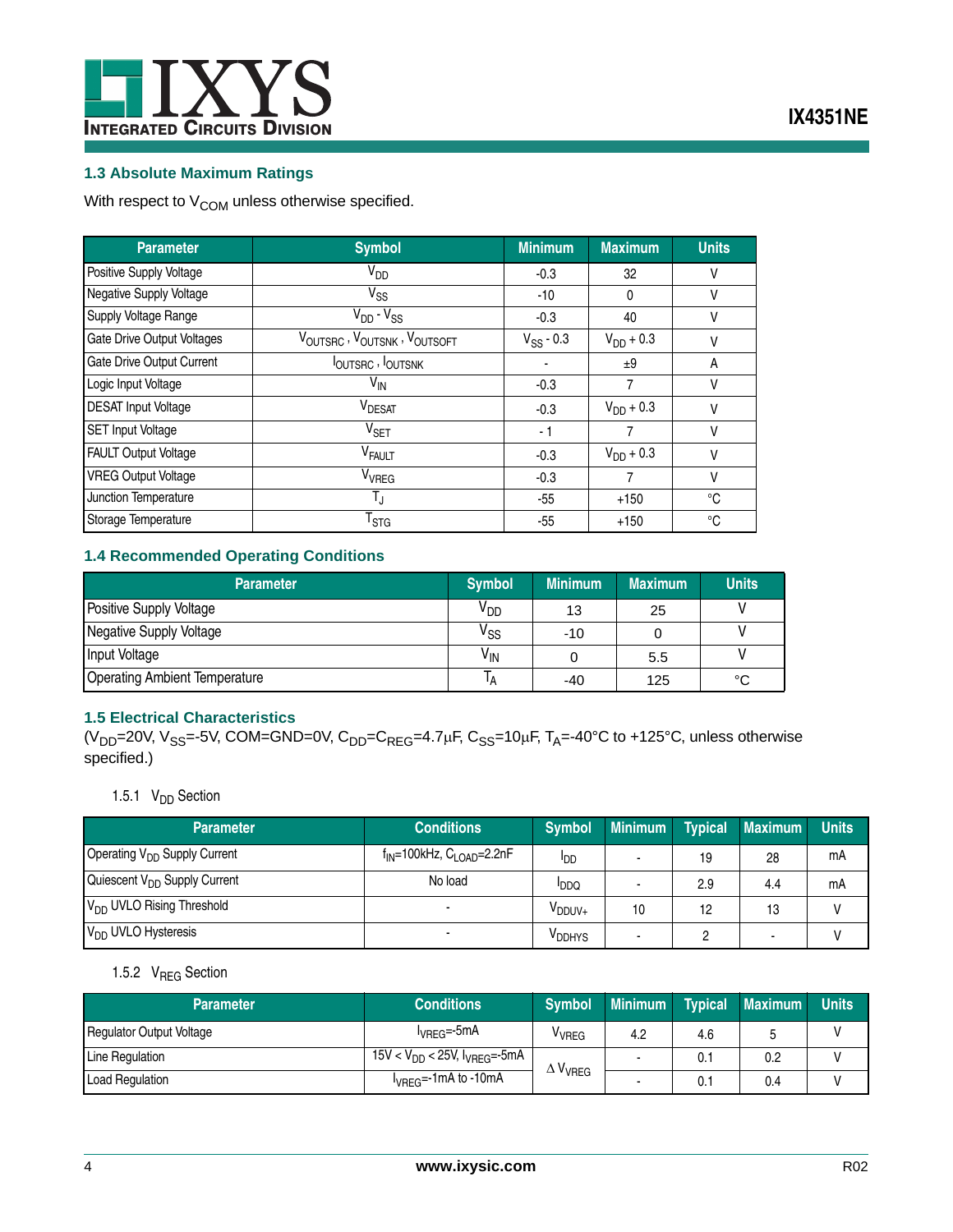

## 1.5.3 Charge Pump Section

| <b>Parameter</b>                 | <b>Conditions</b>                                       | <b>Symbol</b> | <b>Minimum</b> | <b>Typical</b> | <b>Maximum</b> | Units |
|----------------------------------|---------------------------------------------------------|---------------|----------------|----------------|----------------|-------|
| Negative Bias Rail Voltage Range |                                                         | $V_{SS}$      | -8             |                | $-3.5$         |       |
| Maximum V <sub>SS</sub> Current  | $C_{\mathsf{FIY}}$ =66nF, R <sub>FIY</sub> =33 $\Omega$ | ISS           |                |                | 50             | mΑ    |
| Charge Pump Frequency            |                                                         | <b>TOSC</b>   | 90             | 124            | 160            | kHz   |

### 1.5.4 Desaturation Section

| <b>Parameter</b>                   | <b>Conditions</b>      | <b>Symbol</b>          | <b>Minimum</b> | Typical | <b>Maximum</b> | Units |
|------------------------------------|------------------------|------------------------|----------------|---------|----------------|-------|
| <b>IDESAT Source Current</b>       | V <sub>DESAT</sub> =0V | <b>IDESAT</b>          | 400            | 570     | 750            | μA    |
| <b>DESAT Threshold Voltage</b>     |                        | V <sub>TH, DESAT</sub> |                | 6.8     | 8              |       |
| <b>Blanking Time</b>               |                        | <sup>I</sup> BLANK     |                | 250     |                | ns    |
| <b>IDESAT Pull Down Resistance</b> |                        | $R_{DESAT}^*$          |                | 900     |                |       |

\* External component

## 1.5.5 Thermal Shutdown Section

| Parameter                    | <b>Conditions</b> | <b>Symbol</b>                 | Minimum |     | <b>Typical Maximum</b> | Units  |
|------------------------------|-------------------|-------------------------------|---------|-----|------------------------|--------|
| Thermal Shutdown Temperature |                   | TSC                           |         | 160 |                        |        |
| Thermal Shutdown Hysteresis  |                   | $\mathsf{TSD}_{\mathsf{HYS}}$ |         | 20  |                        | $\sim$ |

## 1.5.6 Logic Input Section

| <b>Parameter</b>           | <b>Conditions</b> | <b>Symbol</b>          | <b>Minimum</b> | <b>Typical</b> | Maximum | <b>Units</b> |
|----------------------------|-------------------|------------------------|----------------|----------------|---------|--------------|
| High Level Input Voltage   |                   | <b>V<sub>INH</sub></b> | 2.2            |                |         |              |
| Low Level Input Voltage    |                   | VINL                   |                |                |         |              |
| Input Hysteresis           |                   | V <sub>INHYS</sub>     | 0.2            | 0.4            |         |              |
| High Level Input Current   | $V_{IN} = 5V$     | <sup>I</sup> INH       |                | ۰              | 70      | μA           |
| Low Level Input Current    | $V_{IN} = 0V$     | <sup>I</sup> INL       |                |                | $-10$   | μA           |
| Input Pull-Down Resistance |                   | $R_{IN}$               |                | 100            |         | kΩ           |

### 1.5.7 FAULT Section

| <b>Parameter</b>            | <b>Conditions</b>       | <b>Symbol</b>       | <b>Minimum</b> | Typical | <b>Maximum</b> | Units |
|-----------------------------|-------------------------|---------------------|----------------|---------|----------------|-------|
| Output Low Voltage          | $I_{FAULT} = 20mA$      | V <sub>FAULTL</sub> |                |         | 0.8            |       |
| Output Leakage Current      | V <sub>FAULT</sub> =20V | <b>FAULT</b>        |                | 0.1     | 10             | μA    |
| DESAT Detect to FAULT Delay |                         | <b>FAULTDLY</b>     |                | 150     |                | ns    |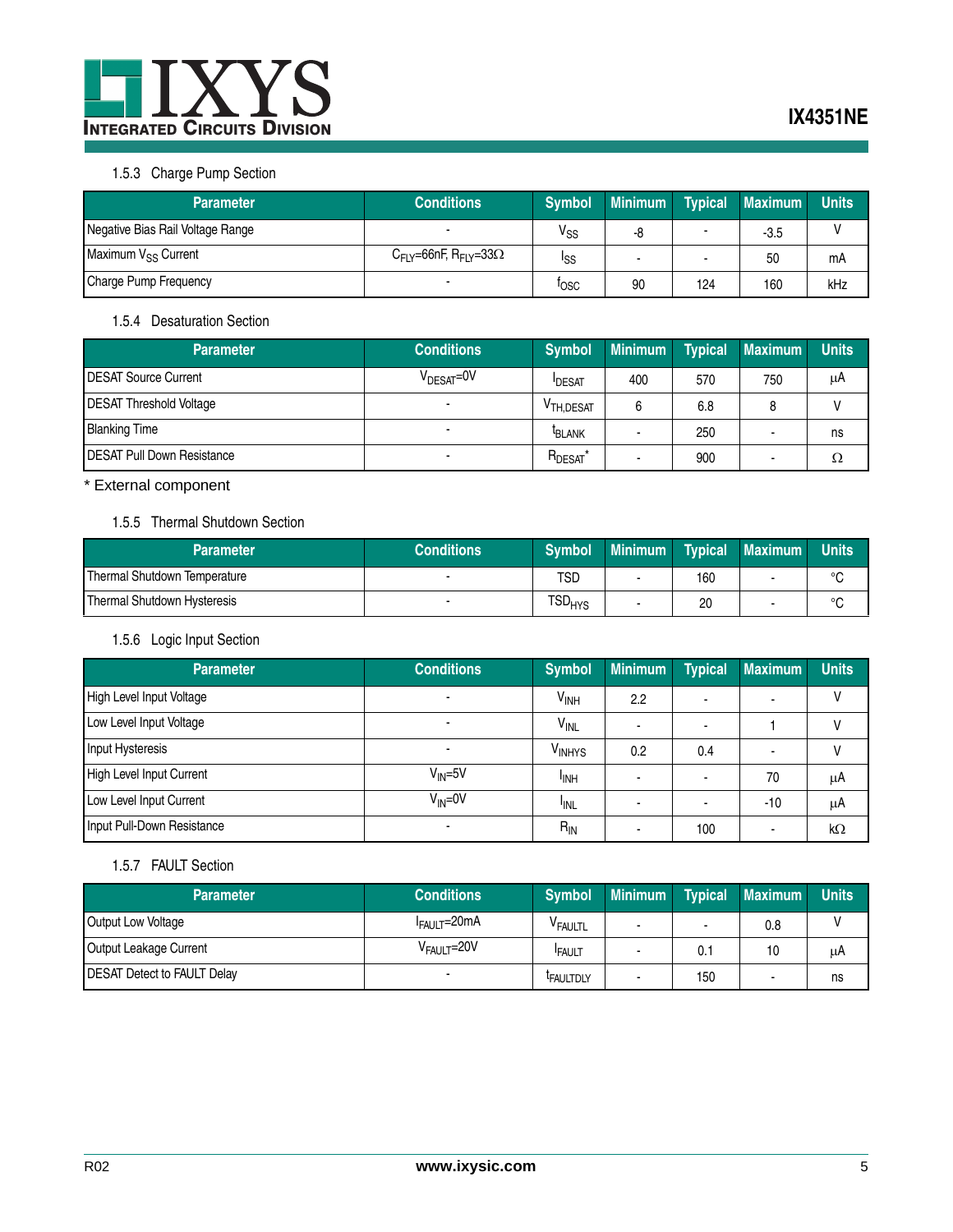

### 1.5.8 Soft Shutdown Section

| <b>Parameter</b>                     | <b>Conditions</b>           | <b>Symbol</b>           | <b>Minimum</b> | <b>Typical</b> | <b>Maximum</b> | <b>Units</b> |
|--------------------------------------|-----------------------------|-------------------------|----------------|----------------|----------------|--------------|
| Soft Shutdown Threshold Voltage      |                             | V <sub>TH, INSOFT</sub> | 2.3            | 2.6            | 3              |              |
| Soft Shutdown Hysteresis             |                             | VINSOFTHYS              | -              | 0.4            |                |              |
| <b>IOUTSOFT Peak Sink Current</b>    |                             | <b>IOUTSOFT</b>         |                | 900            |                | mA           |
| <b>OUTSOFT On-Resistance</b>         | I <sub>OUTSOFT</sub> =100mA | ROUTSOFT                |                | 6              | 15             | Ω            |
| <b>DESAT Detect to OUTSOFT Delay</b> |                             | <b>LOUTSOFTDLY</b>      |                | 125            |                | ns           |

### 1.5.9 Gate Driver Section

| <b>Parameter</b>                | <b>Conditions</b>                   | <b>Symbol</b>                     | <b>Minimum</b> | <b>Typical</b> | <b>Maximum</b>           | <b>Units</b> |
|---------------------------------|-------------------------------------|-----------------------------------|----------------|----------------|--------------------------|--------------|
| High Level Output Voltage       | $I_{\text{OUTSRC}} = 100 \text{mA}$ | VOUTSRC                           | $VDD$ - 0.25   | $\blacksquare$ | $\overline{\phantom{a}}$ | V            |
| Low Level Output Voltage        | I <sub>OUTSNK</sub> =100mA          | <b>VOUTSNK</b>                    |                | $\blacksquare$ | 0.25                     | v            |
| <b>OUTSRC ON-Resistance</b>     | $IOUTSRC=-100mA$                    | $R_{\text{OUTSRC}}$               |                | 1.16           | 2                        | Ω            |
| <b>OUTSNK ON-Resistance</b>     | I <sub>OUTSNK</sub> =100mA          | $R_{\scriptsize \textsf{OUTSNK}}$ |                | 0.8            | 1.5                      | Ω            |
| Turn-On Propagation Delay Time  | $C_{\text{LOAD}} = 1nF$             | <sup>I</sup> ON                   |                | 75             | 125                      | ns           |
| Turn-Off Propagation Delay Time | $C_{\text{LOAD}} = 1nF$             | <sup>t</sup> OFF                  |                | 65             | 125                      | ns           |
| Turn-On Rise Time               | $C_{\text{LOAD}} = 1nF$             | t <sub>R</sub>                    |                | 10             | 20                       | ns           |
| Turn-Off Fall Time              | $C_{\text{LOAD}} = 1nF$             | tϝ                                |                | 10             | 20                       | ns           |

### <span id="page-5-0"></span>**1.6 Thermal Characteristics**

| <b>Parameter</b>                       | <b>Symbol</b>          | Rating | <b>Units</b>  |
|----------------------------------------|------------------------|--------|---------------|
| Thermal Impedance, Junction to Ambient | $\theta$ <sub>JA</sub> | 60     | $\degree$ C/W |
| Thermal Impedance, Junction to Case    | $\theta_{\rm JC}$      | 28     | $\degree$ C/W |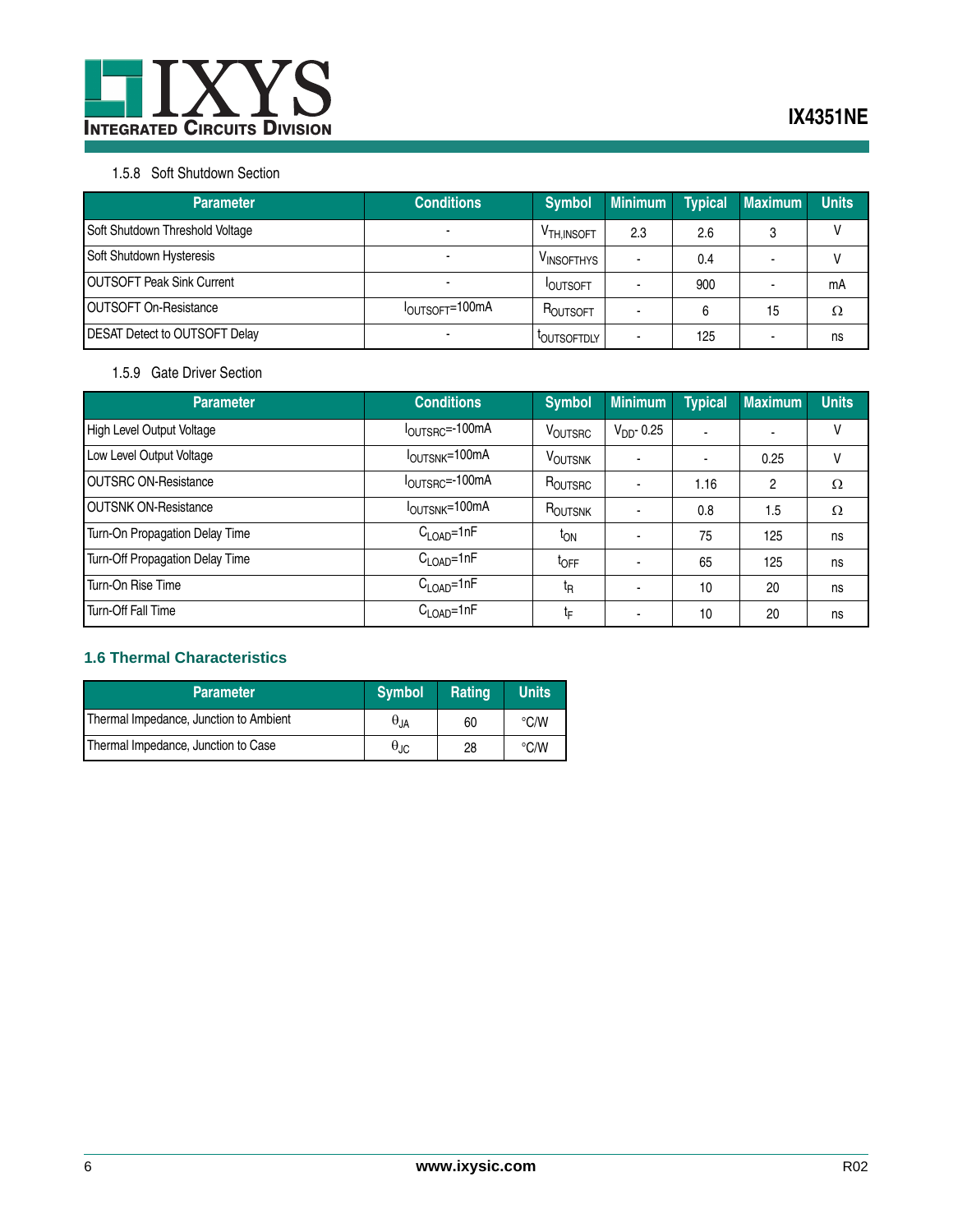

## <span id="page-6-0"></span>**2 Performance Data**

At 25 $\degree$ C and V<sub>DD</sub>=20V unless otherwise noted.

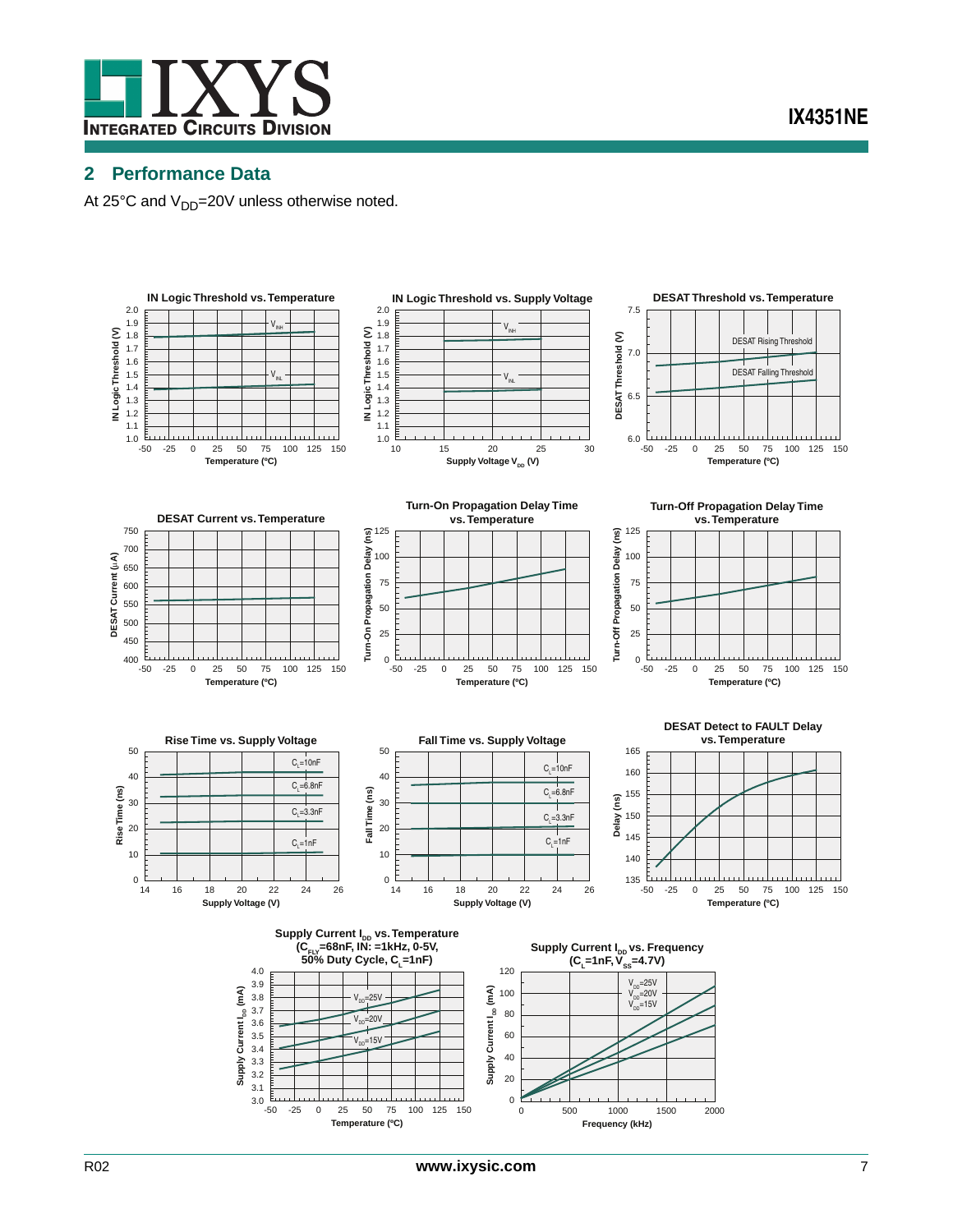

**IX4351NE**

# <span id="page-7-0"></span>**3 Performance Data (Cont.)**

At  $25^{\circ}$ C and  $V_{DD}$ =20V unless otherwise noted.

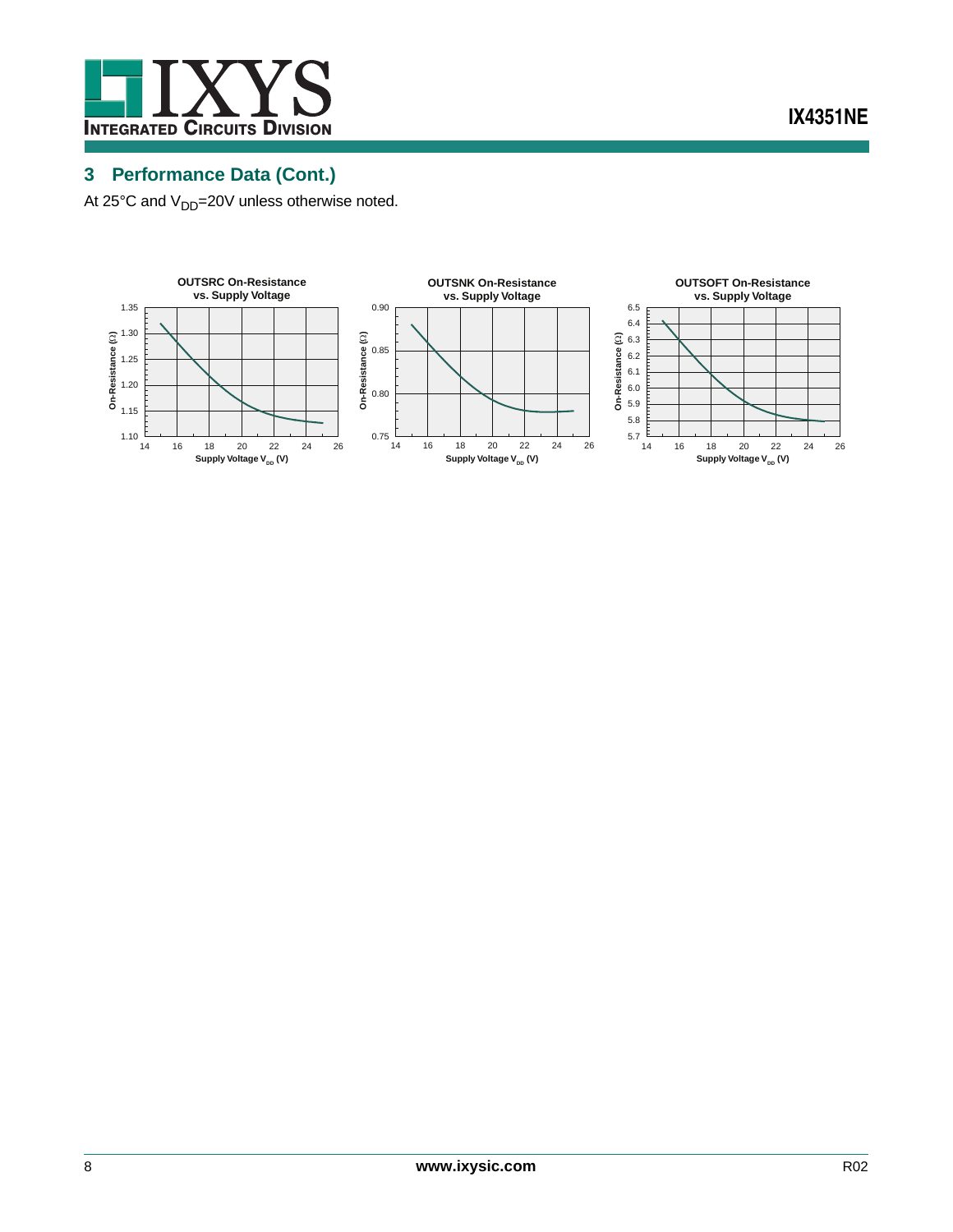

### <span id="page-8-0"></span>**4 Functional Description**

The IX4351NE is designed to provide the gate drive for high power SiC MOSFETs and IGBTs.

### **Figure 1. IX4351NE Typical Application Circuit**



### <span id="page-8-1"></span>**4.1 Logic Input (IN)**

The logic input IN controls the state of the high current source driver output (OUTSRC), high current sink driver output (OUTSNK), and the lower current sink driver output (OUTSOFT). The IN input is a high-speed Schmitt trigger buffer with 0.4V hysteresis. The IN logic thresholds are TTL and CMOS compatible, and are referenced to COM. When  $V_{DD}$  is greater than the V<sub>DD</sub> UVLO rising threshold (V<sub>DDUV+</sub>), typically 12V, IN controls the state of the gate driver outputs according to Table 1:

| 4.1.1 | Table 1 |
|-------|---------|
|       |         |

| IN | V <sub>DD</sub>     | <b>OUTSRC</b> | <b>OUTSNK</b> | <b>OUTSOFT</b> |
|----|---------------------|---------------|---------------|----------------|
|    | $<$ $V_{DDUV+}$     | Off           | Low           | Low            |
| 0  | $> V_{DDUV+}$       | Off           | Low           | Low            |
|    | $>$ $\rm V_{DDUV+}$ | High          | Off           | Off            |

### <span id="page-8-2"></span>**4.2 Gate Drive Outputs (OUTSRC and OUTSNK)**

The IX4351NE power outputs are rated for 9A peak current capability. Separate source and sink outputs allow independent adjustment of the discrete SiC MOSFET or IGBT turn-on and turn-off transactions with a single resistor. An internal dead time prevents cross conduction of the source and sink outputs.

### <span id="page-8-3"></span>**4.3 Internal 4.6V Regulator (VREG)**

The internal 4.6V regulator provides power for the low voltage control circuitry. An external  $4.7\mu$ F bypass capacitor  $(C_{RFG})$  is required. VREG can source up to 10mA, that can be used to set the negative bias voltage and power an external logic optocoupler.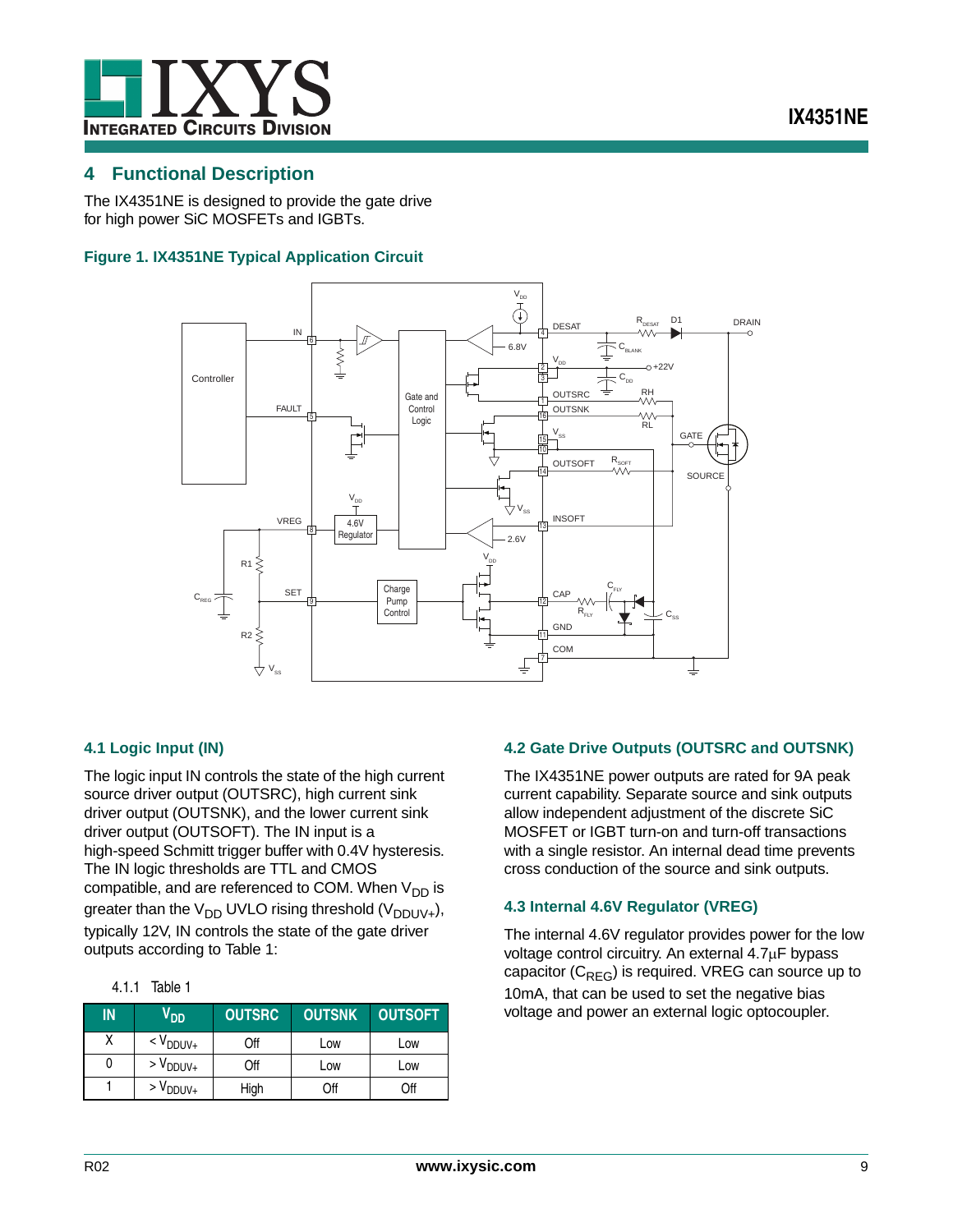## **IX4351NE**



### <span id="page-9-0"></span>**4.4 Negative VSS Charge Pump Regulator**

The IX4351NE has an inverting charge pump regulator that produces a negative regulated  $V_{SS}$ output. The charge pump operates in a closed-loop mode creating  $V_{SS}$  from  $V_{DD}$ . Charge pump output regulation is achieved by sensing the  $V_{SS}$  voltage through resistor divider R1 and R2. The charge pump requires an external flying capacitor  $(C_{FLY})$ , two discrete Schottky diodes, a storage capacitor  $(C_{SS})$ , and a peak current limiting resistor  $(R_{FLY})$ .  $V_{SS}$  is set by the R1 and R2 resistor divider:

$$
V_{SS} = -V_{VREG} \bullet \left(\frac{R2}{R1}\right)
$$

### <span id="page-9-1"></span>**4.5 Desaturation Detection and Protection**

The desaturation protection circuit ensures the protection of the external SiC MOSFET or IGBT in the event of an over-current situation. The DESAT pin monitors the drain voltage of the power SiC MOSFET or the collector of the power IGBT via  $R_{DESAT}$  and D1. If the drain or collector voltage exceeds the DESAT Threshold Voltage ( $V_{TH,DESAT}$ ), typically 6.8V, a controlled turn-off sequence is initiated. OUTSRC is turned off and OUTSOFT is turned on. The 900mA sink capability of OUTSOFT allows an initial slow turn-off of the external SiC MOSFET or IGBT. When the GATE voltage decreases to the Soft Shutdown

### **Figure 2. Timing Diagram**

Threshold Voltage (V<sub>TH,INSOFT</sub>), typically 2.6V, OUTSNK turns on and quickly pulls the GATE to  $V_{SS}$ . This two-step turn-off avoids dangerous dV/dt over-voltages across the external SiC MOSFET or IGBT.

The DESAT comparator is disabled for a fixed blanking time ( $t_{BLANK}$ ) to avoid detecting a false desaturation event during the external SiC MOSFET or IGBT turn-on. The nominal t<sub>BLANK</sub> is 250ns, which can be increased by adjusting  $R_{DESAT}$  and  $C_{BI, ANK}$ . This blanking time starts when IN transitions from low to high.

### <span id="page-9-2"></span>**4.6 Thermal Shutdown**

Thermal protection circuity turns off OUTSRC and turns on OUTSNK and OUTSOFT when the IX4351NE internal junction temperature reaches a nominal +160°C. OUTSRC is re-enabled when the internal junction temperature cools to approximately  $+140^{\circ}$ C.

### <span id="page-9-3"></span>**4.7 FAULT Output**

The FAULT output signals whenever the IX4351NE is undergoing a fault condition. The open-drain NMOS is pulled low when  $V_{DD}$  <  $V_{DDUV+}$ ,  $T_{J\geq}$ TSD, or desaturation is detected. FAULT is deactivated when the fault condition is remedied.

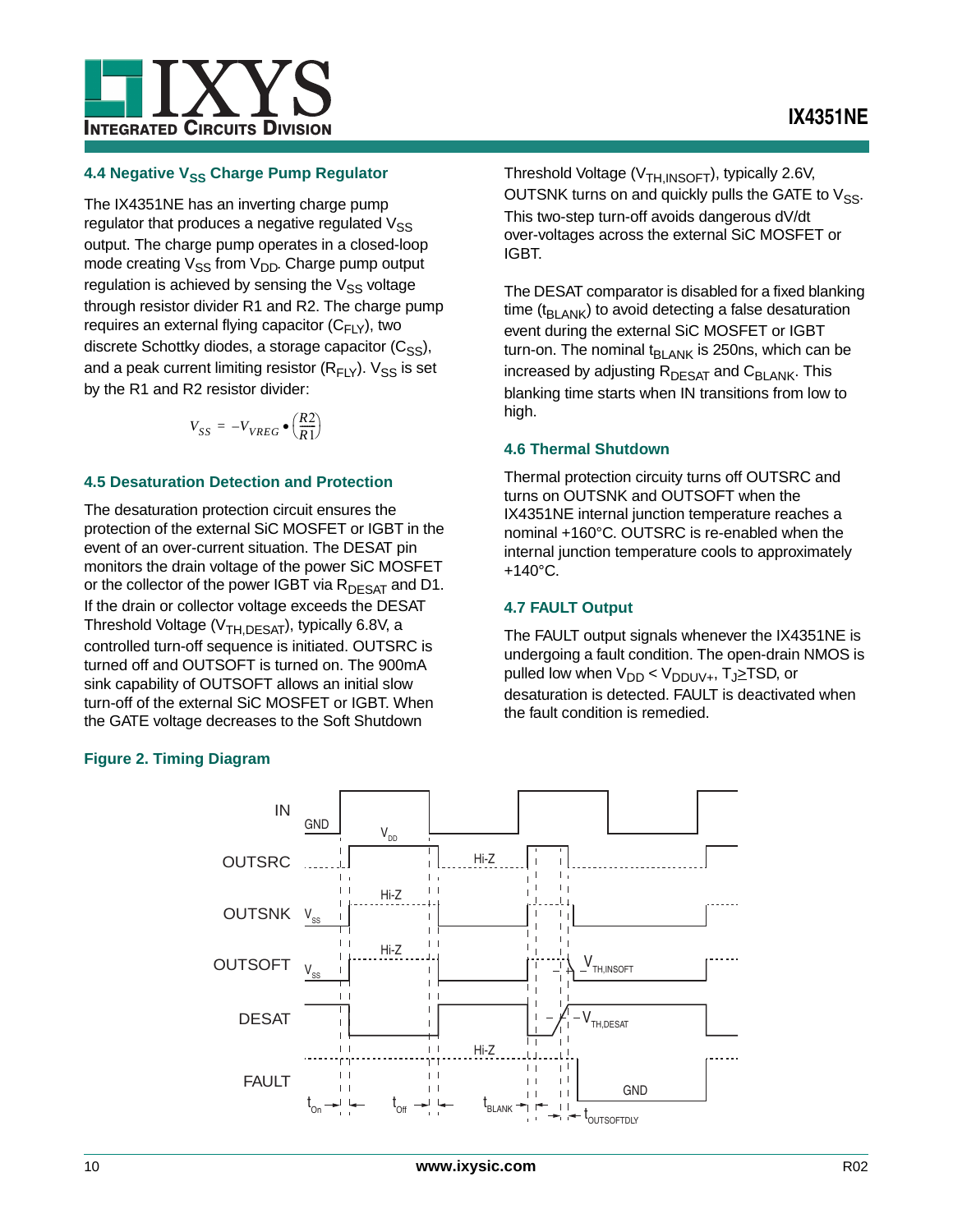

## <span id="page-10-0"></span>**5 Manufacturing Information**

### <span id="page-10-1"></span>**5.1 Moisture Sensitivity**



All plastic encapsulated semiconductor packages are susceptible to moisture ingression. IXYS Integrated Circuits classifies its plastic encapsulated devices for moisture sensitivity according to the latest version of the joint industry standard, **IPC/JEDEC J-STD-020**, in force at the time of product evaluation. We test all of our products to the maximum conditions set forth in the standard, and guarantee proper operation of our devices when handled according to the limitations and information in that standard as well as to any

limitations set forth in the information or standards referenced below.

Failure to adhere to the warnings or limitations as established by the listed specifications could result in reduced product performance, reduction of operable life, and/or reduction of overall reliability.

This product carries a **Moisture Sensitivity Level (MSL)** classification as shown below, and should be handled according to the requirements of the latest version of the joint industry standard **IPC/JEDEC J-STD-033**.

| <b>Device</b>   | Moisture Sensitivity Level (MSL) Classification |
|-----------------|-------------------------------------------------|
| <b>IX4351NE</b> | MSL                                             |

### <span id="page-10-2"></span>**5.2 ESD Sensitivity**



This product is **ESD Sensitive**, and should be handled according to the industry standard **JESD-625**.

### <span id="page-10-3"></span>**5.3 Soldering Profile**

Provided in the table below is the **IPC/JEDEC J-STD-020** Classification Temperature  $(T<sub>C</sub>)$  and the maximum dwell time the body temperature of these surface mount devices may be  $(T<sub>C</sub> - 5)$ °C or greater. The Classification Temperature sets the Maximum Body Temperature allowed for these devices during reflow soldering processes.

| Device   | Classification Temperature $(T_C)$ | Dwell Time $(t_n)$ | <b>Max Reflow Cycles</b> |
|----------|------------------------------------|--------------------|--------------------------|
| IX4351NE | 260°C                              | 30 seconds         |                          |

### <span id="page-10-4"></span>**5.4 Board Wash**

IXYS Integrated Circuits recommends the use of no-clean flux formulations. Board washing to reduce or remove flux residue following the solder reflow process is acceptable provided proper precautions are taken to prevent damage to the device. These precautions include but are not limited to: using a low pressure wash and providing a follow up bake cycle sufficient to remove any moisture trapped within the device due to the washing process. Due to the variability of the wash parameters used to clean the board, determination of the bake temperature and duration necessary to remove the moisture trapped within the package is the responsibility of the user (assembler). Cleaning or drying methods that employ ultrasonic energy may damage the device and should not be used. Additionally, the device must not be exposed to halide flux or solvents.